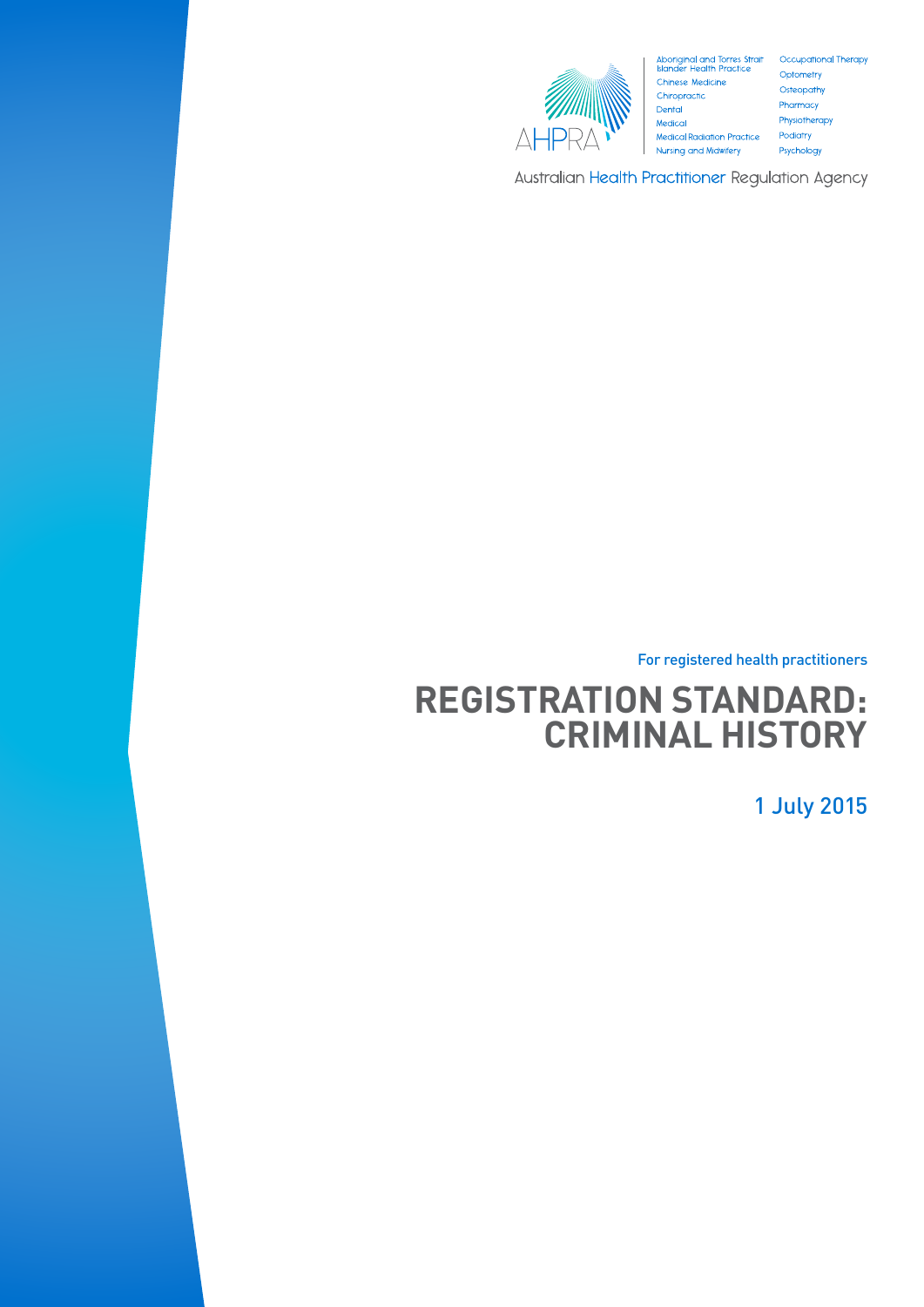## REGISTRATION STANDARD: CRIMINAL HISTORY



Aboriginal and Torres Strait<br>Islander Health Practice Occupational Therapy Optometry Chinese Medicine Osteopathy Chiropractic Pharmacy Dental Physiotherapy Medical Medical Radiation Practice Podiatry Nursing and Midwifery Psychology

Australian Health Practitioner Regulation Agency

### **Summary**

This registration standard sets out the factors the National Board will consider in deciding whether a health practitioner's criminal history is relevant to the practice of their profession under the Health Practitioner Regulation National Law as in force in each state and territory (the National Law). While every case will need to be decided on an individual basis, these 10 factors provide the basis for the Board's consideration.

## **Does this standard apply to me?**

This standard applies to all applicants for registration and all registered health practitioners. It does not apply to students.

## **Requirements**

In deciding whether a health practitioner's criminal history is relevant to the practice of their profession, the Board will consider the following factors.

1. The nature and gravity of the offence or alleged offence and its relevance to health practice.

The more serious the offence or alleged offence and the greater its relevance to health practice, the more weight that the Board will assign to it.

2. The period of time since the health practitioner committed, or allegedly committed, the offence.

The Board will generally place greater weight on more recent offences.

### 3. Whether a finding of guilt or a conviction was recorded for the offence or a charge for the offence is still pending.

In considering the relevance of the criminal history information, the Board is to have regard to the type of criminal history information provided. The following types of criminal history information are to be considered, in descending order of relevance:

- a) convictions
- b) findings of guilt
- c) pending charges
- d) non conviction charges; that is, charges that have been resolved otherwise than by a conviction or finding of guilt, taking into account the availability and source of contextual information which may explain why a non-conviction charge did not result in a conviction or finding of guilt.

### 4. The sentence imposed for the offence.

The weight the Board will place on the sentence will generally increase as the significance of the sentence increases, including any custodial period imposed. The Board will also consider any mitigating factors raised in sentencing, where available, including rehabilitation.

5. The ages of the health practitioner and of any victim at the time the health practitioner committed, or allegedly committed, the offence.

The Board may place less weight on offences committed when the applicant is younger, and particularly under 18 years of age. The Board may place more weight on offences involving victims under 18 years of age or other vulnerable persons.

6. Whether or not the conduct that constituted the offence or to which the charge relates has been decriminalised since the health practitioner committed, or allegedly committed, the offence.

The Board will generally place less or no weight on offences that have been decriminalised since the health practitioner committed, or allegedly committed, the offence.

### 7. The health practitioner's behaviour since he or she committed, or allegedly committed, the offence.

Indications that the offence was an aberration and evidence of good conduct or rehabilitation since the commission, or alleged commission of the offence, will tend to be a mitigating factor. However, indications that the offence is part of a pattern of behaviour will tend to have the opposite effect.